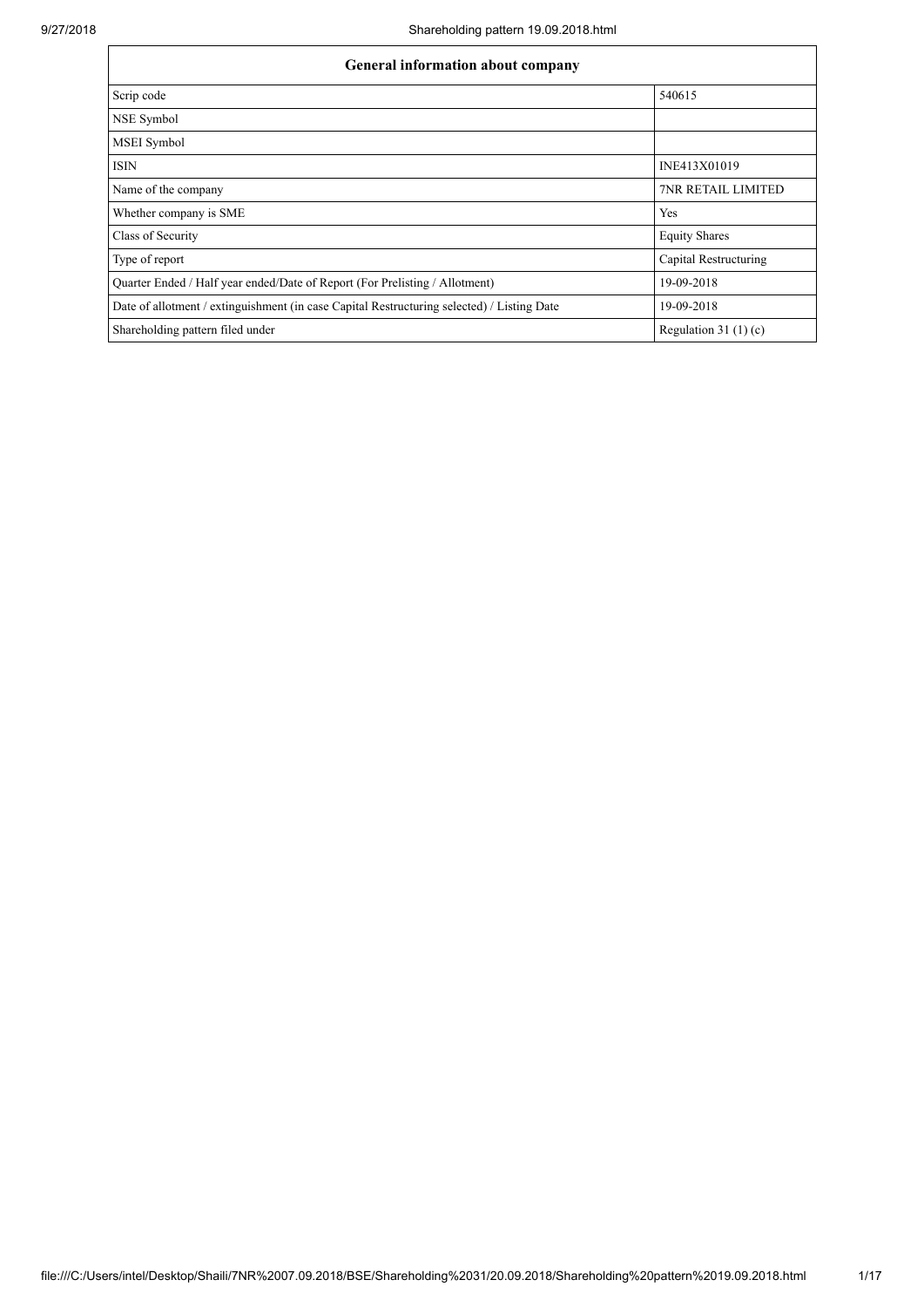|                | <b>Declaration</b>                                                                        |                |                                |                       |                             |  |  |  |  |  |  |  |
|----------------|-------------------------------------------------------------------------------------------|----------------|--------------------------------|-----------------------|-----------------------------|--|--|--|--|--|--|--|
| Sr.<br>No.     | Particular                                                                                | Yes/No         | Promoter and<br>Promoter Group | Public<br>shareholder | Non Promoter-<br>Non Public |  |  |  |  |  |  |  |
| $\mathbf{1}$   | Whether the Listed Entity has issued any partly paid up shares?                           | N <sub>0</sub> | No                             | N <sub>0</sub>        | N <sub>o</sub>              |  |  |  |  |  |  |  |
| $\overline{2}$ | Whether the Listed Entity has issued any Convertible Securities<br>റ                      | N <sub>o</sub> | No                             | N <sub>0</sub>        | No                          |  |  |  |  |  |  |  |
| $\overline{3}$ | Whether the Listed Entity has issued any Warrants?                                        | No.            | N <sub>0</sub>                 | No                    | N <sub>0</sub>              |  |  |  |  |  |  |  |
| $\overline{4}$ | Whether the Listed Entity has any shares against which<br>depository receipts are issued? | N <sub>o</sub> | No                             | N <sub>0</sub>        | No                          |  |  |  |  |  |  |  |
| $\overline{5}$ | Whether the Listed Entity has any shares in locked-in?                                    | Yes            | Yes                            | N <sub>0</sub>        | N <sub>o</sub>              |  |  |  |  |  |  |  |
| 6              | Whether any shares held by promoters are pledge or otherwise<br>encumbered?               | N <sub>o</sub> | No                             |                       |                             |  |  |  |  |  |  |  |
| 7              | Whether company has equity shares with differential voting<br>rights?                     | N <sub>0</sub> | No                             | N <sub>0</sub>        | No                          |  |  |  |  |  |  |  |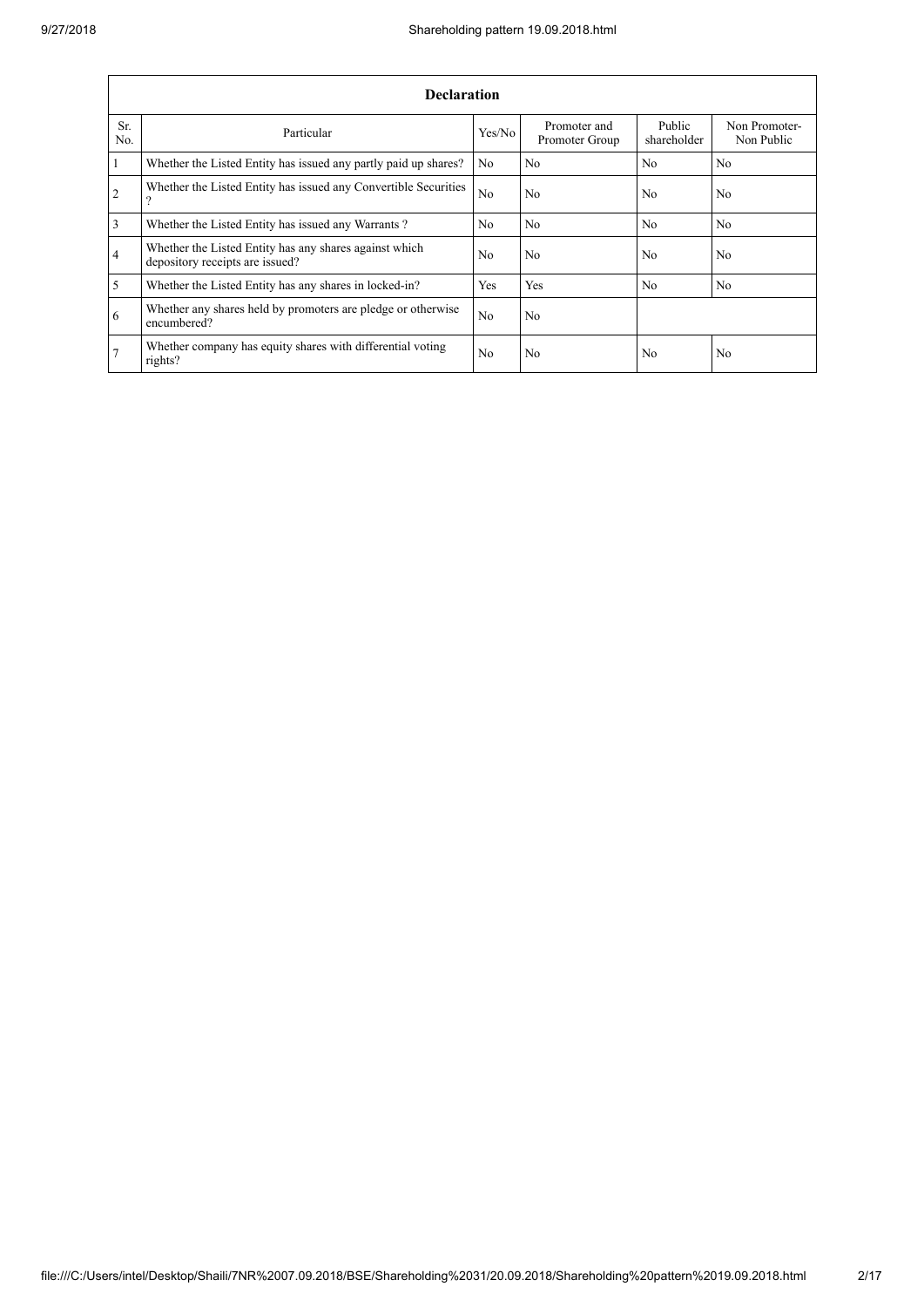$\mathbf{r}$ 

|                 | Table I - Summary Statement holding of specified securities |              |                       |                       |                          |                          |                                        |                                                                  |                           |          |                                   |  |  |
|-----------------|-------------------------------------------------------------|--------------|-----------------------|-----------------------|--------------------------|--------------------------|----------------------------------------|------------------------------------------------------------------|---------------------------|----------|-----------------------------------|--|--|
|                 | Category                                                    | Nos. Of      | No. of<br>fully paid  | No. Of<br>Partly      | No. Of<br>shares         | Total nos.<br>shares     | Shareholding as a<br>% of total no. of | Number of Voting Rights held in each<br>class of securities (IX) |                           |          |                                   |  |  |
| Category<br>(1) | of<br>shareholder                                           | shareholders | up equity             | paid-up<br>equity     | underlying<br>Depository | held (VII)               | shares (calculated<br>as per SCRR,     |                                                                  | No of Voting (XIV) Rights |          |                                   |  |  |
|                 | (II)                                                        | (III)        | shares<br>held $(IV)$ | shares<br>held<br>(V) | Receipts<br>(VI)         | $= (IV) +$<br>$(V)+(VI)$ | 1957) (VIII) As a<br>% of $(A+B+C2)$   | Class eg:<br>X                                                   | Class<br>eg:y             | Total    | Total as a<br>$%$ of<br>$(A+B+C)$ |  |  |
| (A)             | Promoter<br>$\&$<br>Promoter<br>Group                       | 8            | 6064050               |                       |                          | 6064050                  | 57.89                                  | 6064050                                                          |                           | 6064050  | 57.89                             |  |  |
| (B)             | Public                                                      | 70           | 4410450               |                       |                          | 4410450                  | 42.11                                  | 4410450                                                          |                           | 4410450  | 42.11                             |  |  |
| (C)             | Non<br>Promoter-<br>Non Public                              |              |                       |                       |                          |                          |                                        |                                                                  |                           |          |                                   |  |  |
| (C1)            | <b>Shares</b><br>underlying<br><b>DRs</b>                   |              |                       |                       |                          |                          |                                        |                                                                  |                           |          |                                   |  |  |
| (C2)            | Shares held<br>by<br>Employee<br>Trusts                     |              |                       |                       |                          |                          |                                        |                                                                  |                           |          |                                   |  |  |
|                 | Total                                                       | 78           | 10474500              |                       |                          | 10474500                 | 100                                    | 10474500                                                         |                           | 10474500 | 100                               |  |  |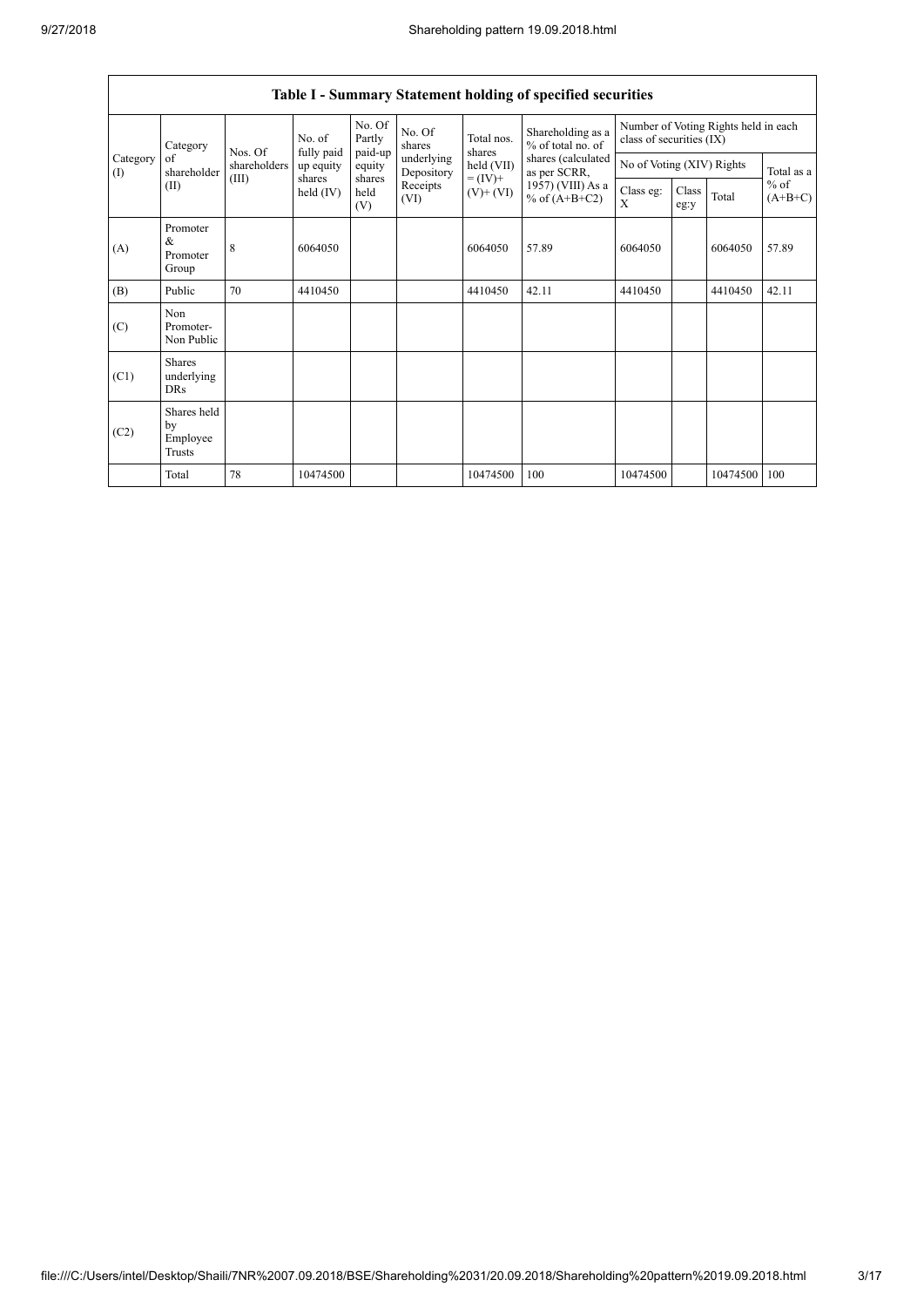|                 | Table I - Summary Statement holding of specified securities |                                                                                          |                                                                             |                                                                                                               |                                                                                                                                                                                         |                                        |                                                                               |            |                                                         |                                |  |  |
|-----------------|-------------------------------------------------------------|------------------------------------------------------------------------------------------|-----------------------------------------------------------------------------|---------------------------------------------------------------------------------------------------------------|-----------------------------------------------------------------------------------------------------------------------------------------------------------------------------------------|----------------------------------------|-------------------------------------------------------------------------------|------------|---------------------------------------------------------|--------------------------------|--|--|
| Category<br>(1) | Category<br>of<br>shareholder<br>(II)                       | No. Of<br><b>Shares</b><br>Underlying<br>Outstanding<br>convertible<br>securities<br>(X) | No. of<br><b>Shares</b><br>Underlying<br>Outstanding<br>Warrants<br>$(X_i)$ | No. Of Shares<br>Underlying<br>Outstanding<br>convertible<br>securities and<br>No. Of<br>Warrants (Xi)<br>(a) | Shareholding, as a<br>% assuming full<br>conversion of<br>convertible<br>securities (as a<br>percentage of<br>diluted share<br>capital) $(XI)$ =<br>$(VII)+(X)$ As a % of<br>$(A+B+C2)$ | Number of<br>Locked in shares<br>(XII) | Number of<br><b>Shares</b><br>pledged or<br>otherwise<br>encumbered<br>(XIII) |            | Number of<br>equity shares<br>held in                   |                                |  |  |
|                 |                                                             |                                                                                          |                                                                             |                                                                                                               |                                                                                                                                                                                         | No. (a)                                | As a<br>$%$ of<br>total<br>Shares<br>held<br>(b)                              | No.<br>(a) | As a<br>$%$ of<br>total<br><b>Shares</b><br>held<br>(b) | dematerialized<br>form $(XIV)$ |  |  |
| (A)             | Promoter<br>$\&$<br>Promoter<br>Group                       |                                                                                          |                                                                             |                                                                                                               | 57.89                                                                                                                                                                                   | 2115900 34.89                          |                                                                               |            |                                                         | 6064050                        |  |  |
| (B)             | Public                                                      |                                                                                          |                                                                             |                                                                                                               | 42.11                                                                                                                                                                                   |                                        |                                                                               |            |                                                         | 4410450                        |  |  |
| (C)             | Non<br>Promoter-<br>Non Public                              |                                                                                          |                                                                             |                                                                                                               |                                                                                                                                                                                         |                                        |                                                                               |            |                                                         |                                |  |  |
| (C1)            | <b>Shares</b><br>underlying<br><b>DRs</b>                   |                                                                                          |                                                                             |                                                                                                               |                                                                                                                                                                                         |                                        |                                                                               |            |                                                         |                                |  |  |
| (C2)            | Shares held<br>by<br>Employee<br><b>Trusts</b>              |                                                                                          |                                                                             |                                                                                                               |                                                                                                                                                                                         |                                        |                                                                               |            |                                                         |                                |  |  |
|                 | Total                                                       |                                                                                          |                                                                             |                                                                                                               | 100                                                                                                                                                                                     | 2115900 20.2                           |                                                                               |            |                                                         | 10474500                       |  |  |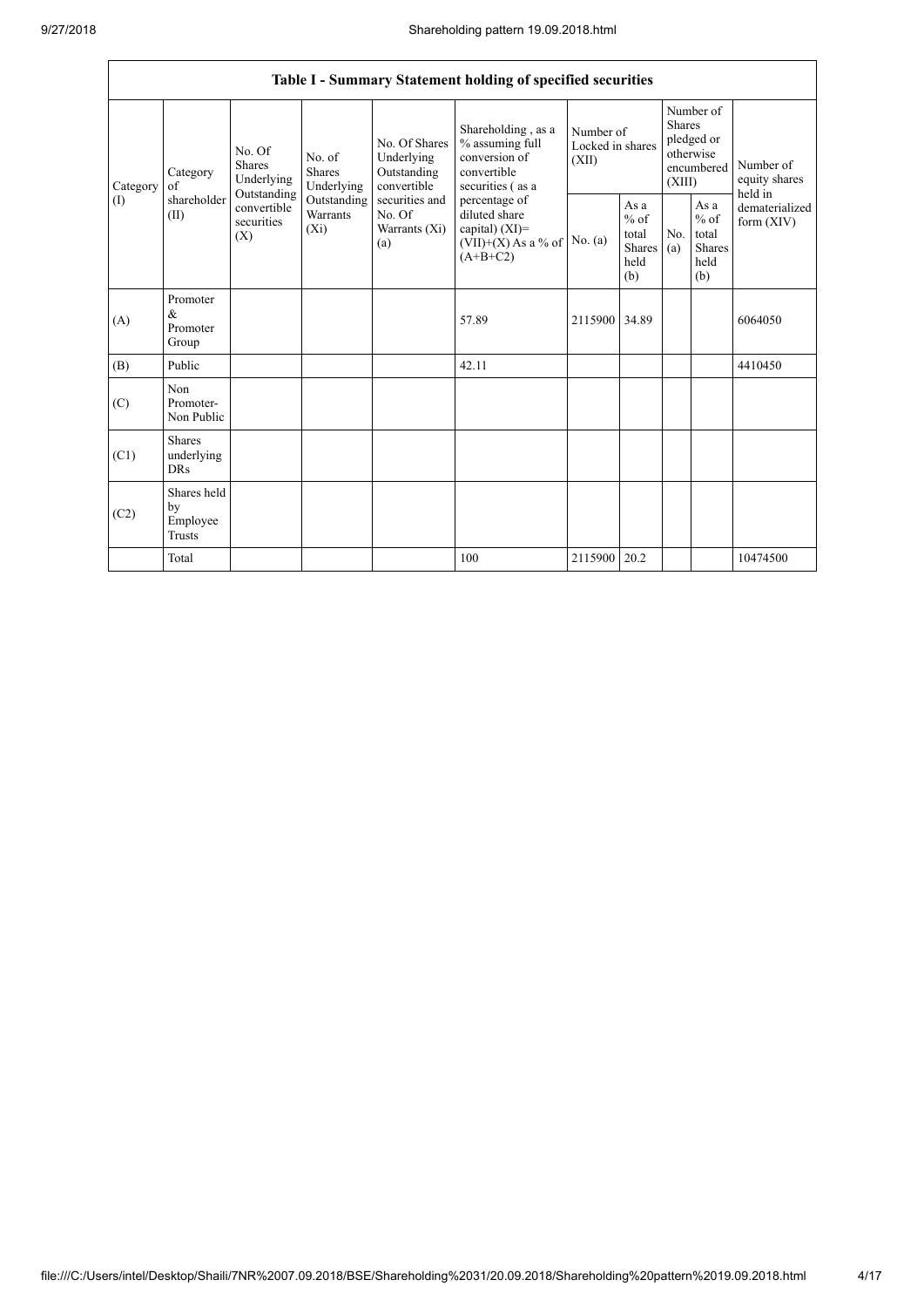$\overline{1}$ 

 $\overline{\mathsf{I}}$ 

|                                                                                                | Table II - Statement showing shareholding pattern of the Promoter and Promoter Group                                |                                  |                                   |                                 |                                    |                             |                                                       |                           |               |                                      |                           |  |  |
|------------------------------------------------------------------------------------------------|---------------------------------------------------------------------------------------------------------------------|----------------------------------|-----------------------------------|---------------------------------|------------------------------------|-----------------------------|-------------------------------------------------------|---------------------------|---------------|--------------------------------------|---------------------------|--|--|
|                                                                                                |                                                                                                                     |                                  | No. of                            | $\rm No.$<br>Of                 | No. Of                             | Total nos.                  | Shareholding<br>as a % of                             | class of securities (IX)  |               | Number of Voting Rights held in each |                           |  |  |
| Sr.                                                                                            | Category &<br>Name of the<br>Shareholders (I)                                                                       | Nos. Of<br>shareholders<br>(III) | fully paid<br>up equity<br>shares | Partly<br>paid-<br>up<br>equity | shares<br>underlying<br>Depository | shares<br>held<br>$(VII) =$ | total no. of<br>shares<br>(calculated as<br>per SCRR. | No of Voting (XIV) Rights |               |                                      | Total<br>as a %<br>of     |  |  |
|                                                                                                |                                                                                                                     |                                  | held $(IV)$                       | shares<br>held<br>(V)           | Receipts<br>(VI)                   | $(IV)$ +<br>$(V)+(VI)$      | 1957) (VIII)<br>As a % of<br>$(A+B+C2)$               | Class eg:<br>X            | Class<br>eg:y | Total                                | Total<br>Voting<br>rights |  |  |
| A                                                                                              | Table II - Statement showing shareholding pattern of the Promoter and Promoter Group                                |                                  |                                   |                                 |                                    |                             |                                                       |                           |               |                                      |                           |  |  |
| (1)                                                                                            | Indian                                                                                                              |                                  |                                   |                                 |                                    |                             |                                                       |                           |               |                                      |                           |  |  |
| (a)                                                                                            | Individuals/Hindu<br>undivided Family                                                                               | $\,8\,$                          | 6064050                           |                                 |                                    | 6064050                     | 57.89                                                 | 6064050                   |               | 6064050                              | 57.89                     |  |  |
| Sub-Total<br>(A)(1)                                                                            |                                                                                                                     | 8                                | 6064050                           |                                 |                                    | 6064050                     | 57.89                                                 | 6064050                   |               | 6064050                              | 57.89                     |  |  |
| (2)                                                                                            | Foreign                                                                                                             |                                  |                                   |                                 |                                    |                             |                                                       |                           |               |                                      |                           |  |  |
| Total<br>Shareholding<br>of Promoter<br>and<br>Promoter<br>Group $(A)=$<br>$(A)(1)+(A)$<br>(2) |                                                                                                                     | 8                                | 6064050                           |                                 |                                    | 6064050                     | 57.89                                                 | 6064050                   |               | 6064050                              | 57.89                     |  |  |
| B                                                                                              | Table III - Statement showing shareholding pattern of the Public shareholder                                        |                                  |                                   |                                 |                                    |                             |                                                       |                           |               |                                      |                           |  |  |
| (1)                                                                                            | Institutions                                                                                                        |                                  |                                   |                                 |                                    |                             |                                                       |                           |               |                                      |                           |  |  |
| (3)                                                                                            | Non-institutions                                                                                                    |                                  |                                   |                                 |                                    |                             |                                                       |                           |               |                                      |                           |  |  |
| (a(i))                                                                                         | Individuals -<br>i.Individual<br>shareholders<br>holding nominal<br>share capital up<br>to Rs. 2 lakhs.             | 26                               | 162000                            |                                 |                                    | 162000                      | 1.55                                                  | 162000                    |               | 162000                               | 1.55                      |  |  |
| (a(ii))                                                                                        | Individuals - ii.<br>Individual<br>shareholders<br>holding nominal<br>share capital in<br>excess of Rs. 2<br>lakhs. | 29                               | 3678450                           |                                 |                                    | 3678450                     | 35.12                                                 | 3678450                   |               | 3678450                              | 35.12                     |  |  |
| (e)                                                                                            | Any Other<br>(specify)                                                                                              | 15                               | 570000                            |                                 |                                    | 570000                      | 5.44                                                  | 570000                    |               | 570000                               | 5.44                      |  |  |
| Sub-Total<br>(B)(3)                                                                            |                                                                                                                     | 70                               | 4410450                           |                                 |                                    | 4410450                     | 42.11                                                 | 4410450                   |               | 4410450                              | 42.11                     |  |  |
| <b>Total Public</b><br>Shareholding<br>$(B)=(B)(1)+$<br>$(B)(2)+(B)$<br>(3)                    |                                                                                                                     | 70                               | 4410450                           |                                 |                                    | 4410450                     | 42.11                                                 | 4410450                   |               | 4410450                              | 42.11                     |  |  |
| $\mathbf C$                                                                                    | Table IV - Statement showing shareholding pattern of the Non Promoter- Non Public shareholder                       |                                  |                                   |                                 |                                    |                             |                                                       |                           |               |                                      |                           |  |  |
| Total (<br>$A+B+C2$ )                                                                          |                                                                                                                     | 78                               | 10474500                          |                                 |                                    | 10474500                    | 100                                                   | 10474500                  |               | 10474500                             | 100                       |  |  |
| Total<br>$(A+B+C)$                                                                             |                                                                                                                     | 78                               | 10474500                          |                                 |                                    | 10474500                    | 100                                                   | 10474500                  |               | 10474500 100                         |                           |  |  |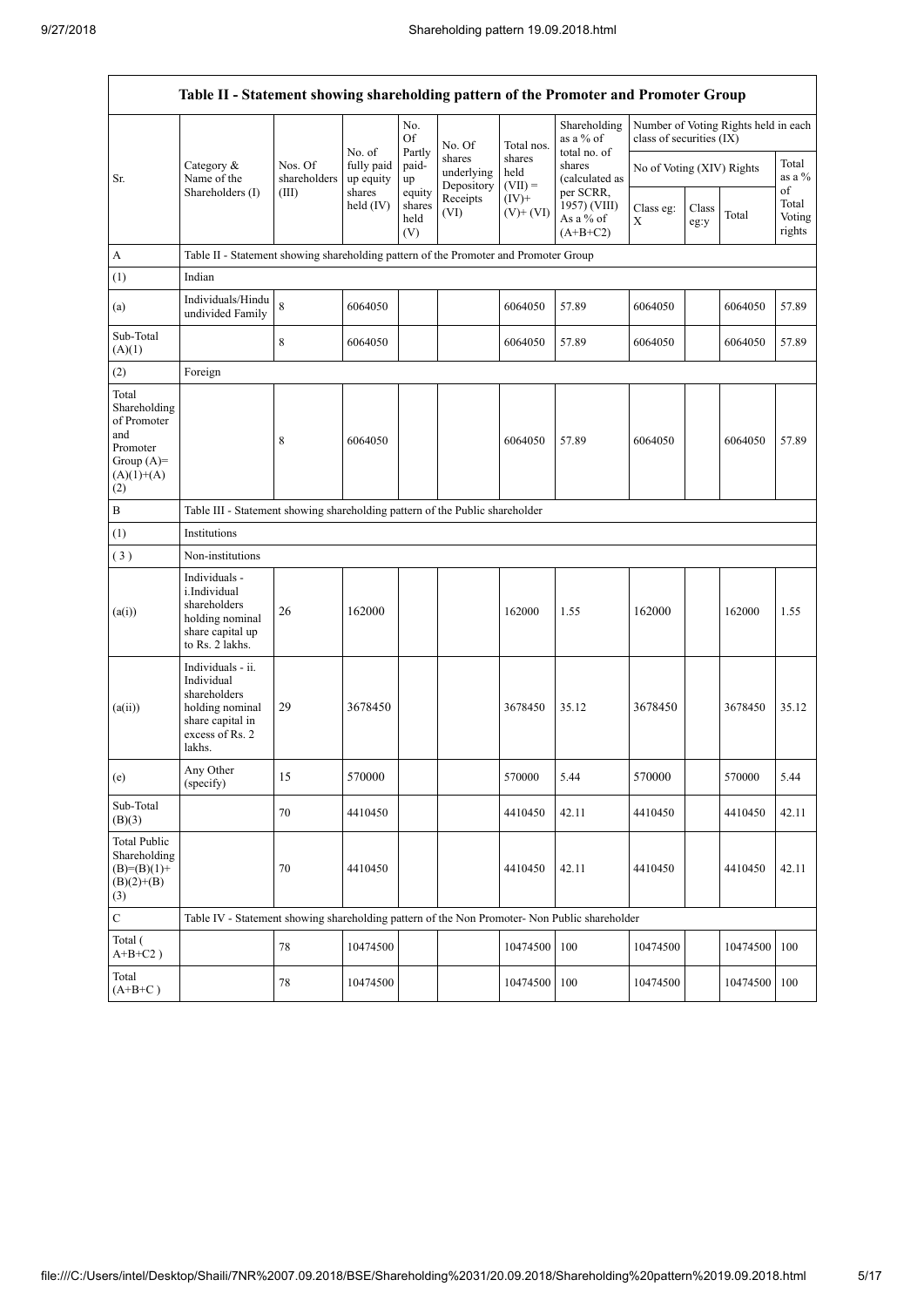$\overline{1}$ 

 $\overline{\mathsf{I}}$ 

|                                                                                          | Table II - Statement showing shareholding pattern of the Promoter and Promoter Group |                                                                                                          |                                            |                                                                                               |                                        |                                                         |                                                                        |                                                         |                                       |  |  |  |  |
|------------------------------------------------------------------------------------------|--------------------------------------------------------------------------------------|----------------------------------------------------------------------------------------------------------|--------------------------------------------|-----------------------------------------------------------------------------------------------|----------------------------------------|---------------------------------------------------------|------------------------------------------------------------------------|---------------------------------------------------------|---------------------------------------|--|--|--|--|
|                                                                                          | No. Of<br>Shares<br>Underlying<br>Outstanding<br>convertible<br>securities<br>(X)    | No. of<br><b>Shares</b><br>Underlying                                                                    | No. Of Shares<br>Underlying<br>Outstanding | Shareholding, as a $%$<br>assuming full conversion<br>of convertible securities (             | Number of<br>Locked in shares<br>(XII) |                                                         | Number of<br>Shares<br>pledged or<br>otherwise<br>encumbered<br>(XIII) |                                                         | Number of<br>equity shares<br>held in |  |  |  |  |
| Sr.                                                                                      |                                                                                      | convertible<br>Outstanding<br>securities and<br><b>Warrants</b><br>No. Of Warrants<br>$(X_i)$<br>(Xi)(a) |                                            | as a percentage of diluted<br>share capital) $(XI)$ =<br>$(VII)+(X)$ As a % of<br>$(A+B+C2)$  | No. (a)                                | As a<br>$%$ of<br>total<br><b>Shares</b><br>held<br>(b) | No.<br>(a)                                                             | As a<br>$%$ of<br>total<br><b>Shares</b><br>held<br>(b) | dematerialized<br>form $(XIV)$        |  |  |  |  |
| $\mathbf{A}$                                                                             |                                                                                      |                                                                                                          |                                            | Table II - Statement showing shareholding pattern of the Promoter and Promoter Group          |                                        |                                                         |                                                                        |                                                         |                                       |  |  |  |  |
| (1)                                                                                      | Indian                                                                               |                                                                                                          |                                            |                                                                                               |                                        |                                                         |                                                                        |                                                         |                                       |  |  |  |  |
| (a)                                                                                      |                                                                                      |                                                                                                          |                                            | 57.89                                                                                         | 2115900 34.89                          |                                                         |                                                                        |                                                         | 6064050                               |  |  |  |  |
| Sub-Total (A)<br>(1)                                                                     |                                                                                      |                                                                                                          |                                            | 57.89                                                                                         | 2115900                                | 34.89                                                   |                                                                        |                                                         | 6064050                               |  |  |  |  |
| (2)                                                                                      | Foreign                                                                              |                                                                                                          |                                            |                                                                                               |                                        |                                                         |                                                                        |                                                         |                                       |  |  |  |  |
| Total<br>Shareholding<br>of Promoter<br>and Promoter<br>Group $(A)$ =<br>$(A)(1)+(A)(2)$ |                                                                                      |                                                                                                          |                                            | 57.89                                                                                         | 2115900                                | 34.89                                                   |                                                                        |                                                         | 6064050                               |  |  |  |  |
| $\, {\bf B}$                                                                             |                                                                                      |                                                                                                          |                                            | Table III - Statement showing shareholding pattern of the Public shareholder                  |                                        |                                                         |                                                                        |                                                         |                                       |  |  |  |  |
| (1)                                                                                      | Institutions                                                                         |                                                                                                          |                                            |                                                                                               |                                        |                                                         |                                                                        |                                                         |                                       |  |  |  |  |
| (3)                                                                                      | Non-institutions                                                                     |                                                                                                          |                                            |                                                                                               |                                        |                                                         |                                                                        |                                                         |                                       |  |  |  |  |
| (a(i))                                                                                   |                                                                                      |                                                                                                          |                                            | 1.55                                                                                          |                                        |                                                         |                                                                        |                                                         | 162000                                |  |  |  |  |
| (a(ii))                                                                                  |                                                                                      |                                                                                                          |                                            | 35.12                                                                                         |                                        |                                                         |                                                                        |                                                         | 3678450                               |  |  |  |  |
| (e)                                                                                      |                                                                                      |                                                                                                          |                                            | 5.44                                                                                          |                                        |                                                         |                                                                        |                                                         | 570000                                |  |  |  |  |
| Sub-Total (B)<br>(3)                                                                     |                                                                                      |                                                                                                          |                                            | 42.11                                                                                         |                                        |                                                         |                                                                        |                                                         | 4410450                               |  |  |  |  |
| <b>Total Public</b><br>Shareholding<br>$(B)= (B)(1) +$<br>$(B)(2)+(B)(3)$                |                                                                                      |                                                                                                          |                                            | 42.11                                                                                         |                                        |                                                         |                                                                        |                                                         | 4410450                               |  |  |  |  |
| $\mathbf C$                                                                              |                                                                                      |                                                                                                          |                                            | Table IV - Statement showing shareholding pattern of the Non Promoter- Non Public shareholder |                                        |                                                         |                                                                        |                                                         |                                       |  |  |  |  |
| Total (<br>$A+B+C2$ )                                                                    |                                                                                      |                                                                                                          |                                            | 100                                                                                           | 2115900                                | 20.2                                                    |                                                                        |                                                         | 10474500                              |  |  |  |  |
| Total<br>$(A+B+C)$                                                                       |                                                                                      |                                                                                                          |                                            | 100                                                                                           | 2115900                                | 20.2                                                    |                                                                        |                                                         | 10474500                              |  |  |  |  |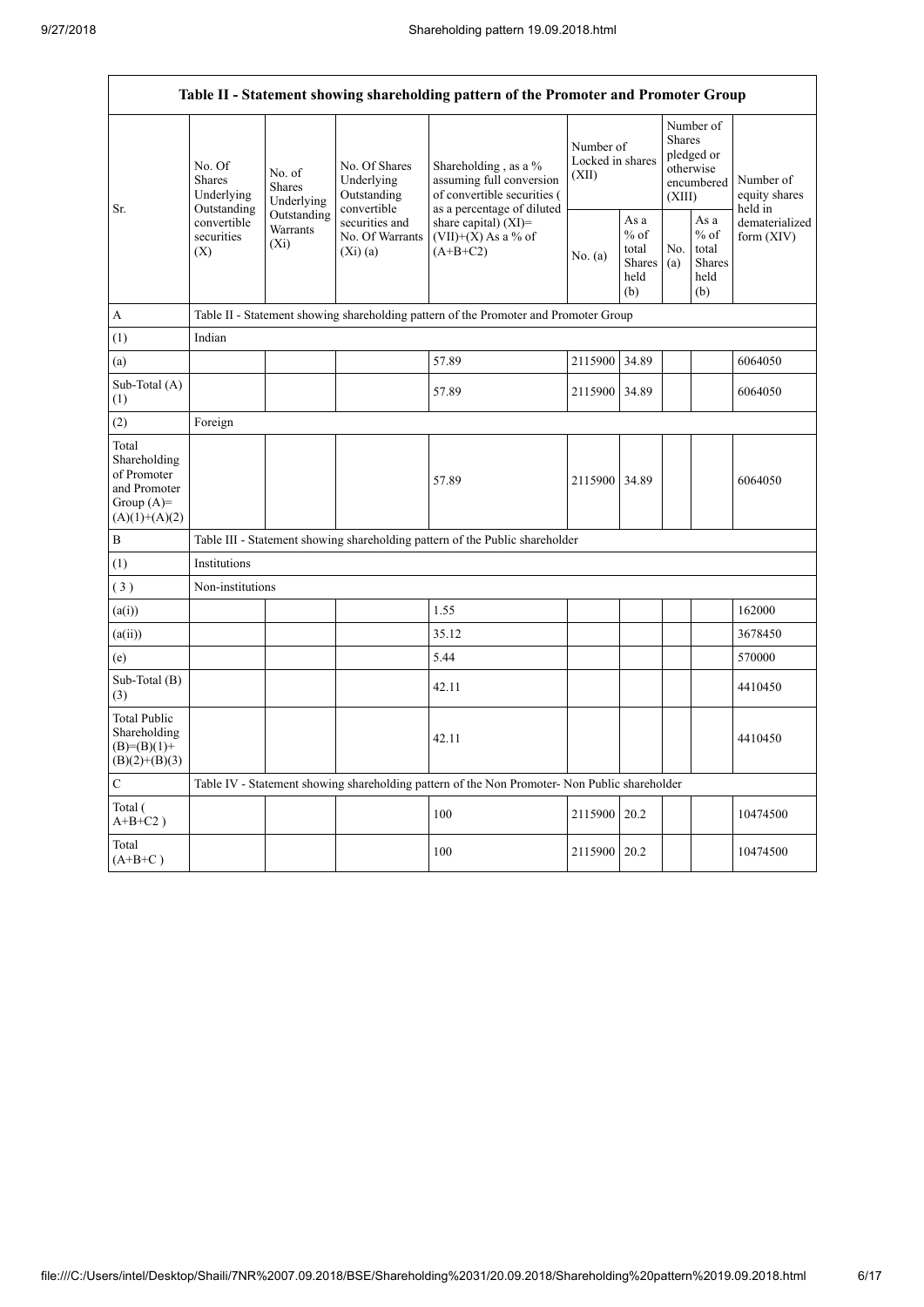| Individuals/Hindu undivided Family                                                                                                                                                                |                                                                                      |                                                     |                                       |                                                       |                                                  |                                                   |                                               |  |  |  |  |  |
|---------------------------------------------------------------------------------------------------------------------------------------------------------------------------------------------------|--------------------------------------------------------------------------------------|-----------------------------------------------------|---------------------------------------|-------------------------------------------------------|--------------------------------------------------|---------------------------------------------------|-----------------------------------------------|--|--|--|--|--|
| Searial No.                                                                                                                                                                                       | 5<br>$\mathbf{1}$<br>$\boldsymbol{2}$<br>3<br>$\overline{4}$<br>$\sqrt{6}$<br>$\tau$ |                                                     |                                       |                                                       |                                                  |                                                   |                                               |  |  |  |  |  |
| Name of the<br>Shareholders<br>$\left( \mathrm{I}\right)$                                                                                                                                         | <b>PINAL</b><br>KANCHANLAL<br><b>SHAH</b>                                            | <b>NUTANBEN</b><br><b>JAYKISHAN</b><br><b>PATEL</b> | <b>RIDDHI</b><br>PINAL<br><b>SHAH</b> | <b>SNEHALBEN</b><br><b>KAUSHALBHAI</b><br><b>SHAH</b> | <b>CHANDRIKABEN</b><br>KANCHANLAL<br><b>SHAH</b> | <b>JAYKISHAN</b><br><b>SHANTILAL</b><br>PATEL HUF | <b>PINAL</b><br>KANCHANLAL<br><b>SHAH HUF</b> |  |  |  |  |  |
| PAN (II)                                                                                                                                                                                          | AMMPS1303E                                                                           | BTUPP9829G                                          | AOPPS5087J                            | ACRPP9258J                                            | AOSPS7157N                                       | AAGHJ3251G                                        | AANHP4007M                                    |  |  |  |  |  |
| No. of fully<br>paid up equity<br>shares held<br>(IV)                                                                                                                                             | 1627290                                                                              | 1369710                                             | 586650                                | 529200                                                | 504450                                           | 482250                                            | 482250                                        |  |  |  |  |  |
| No. Of Partly<br>paid-up equity<br>shares held<br>(V)                                                                                                                                             |                                                                                      |                                                     |                                       |                                                       |                                                  |                                                   |                                               |  |  |  |  |  |
| No. Of shares<br>underlying<br>Depository<br>Receipts (VI)                                                                                                                                        |                                                                                      |                                                     |                                       |                                                       |                                                  |                                                   |                                               |  |  |  |  |  |
| Total nos.<br>shares held<br>$(VII) = (IV) +$<br>$(V)$ + $(VI)$                                                                                                                                   | 1627290                                                                              | 1369710                                             | 586650                                | 529200                                                | 504450                                           | 482250                                            | 482250                                        |  |  |  |  |  |
| Shareholding<br>as a % of total<br>no. of shares<br>(calculated as<br>per SCRR,<br>1957) (VIII)<br>As a % of<br>$(A+B+C2)$                                                                        | 15.54                                                                                | 13.08                                               | 5.6                                   | 5.05                                                  | 4.82                                             | 4.6                                               | 4.6                                           |  |  |  |  |  |
|                                                                                                                                                                                                   | Number of Voting Rights held in each class of securities (IX)                        |                                                     |                                       |                                                       |                                                  |                                                   |                                               |  |  |  |  |  |
| Class eg:X                                                                                                                                                                                        | 1627290                                                                              | 1369710                                             | 586650                                | 529200                                                | 504450                                           | 482250                                            | 482250                                        |  |  |  |  |  |
| Class eg:y                                                                                                                                                                                        |                                                                                      |                                                     |                                       |                                                       |                                                  |                                                   |                                               |  |  |  |  |  |
| Total                                                                                                                                                                                             | 1627290                                                                              | 1369710                                             | 586650                                | 529200                                                | 504450                                           | 482250                                            | 482250                                        |  |  |  |  |  |
| Total as a %<br>of Total<br>Voting rights                                                                                                                                                         | 15.54                                                                                | 13.08                                               | 5.6                                   | 5.05                                                  | 4.82                                             | 4.6                                               | 4.6                                           |  |  |  |  |  |
| No. Of Shares<br>Underlying<br>Outstanding<br>convertible<br>securities $(X)$                                                                                                                     |                                                                                      |                                                     |                                       |                                                       |                                                  |                                                   |                                               |  |  |  |  |  |
| No. of Shares<br>Underlying<br>Outstanding<br>Warrants (Xi)                                                                                                                                       |                                                                                      |                                                     |                                       |                                                       |                                                  |                                                   |                                               |  |  |  |  |  |
| No. Of Shares<br>Underlying<br>Outstanding<br>convertible<br>securities and<br>No. Of<br>Warrants (Xi)<br>(a)                                                                                     |                                                                                      |                                                     |                                       |                                                       |                                                  |                                                   |                                               |  |  |  |  |  |
| Shareholding,<br>as a %<br>assuming full<br>conversion of<br>convertible<br>securities (as a<br>percentage of<br>diluted share<br>capital) $(XI)$ =<br>$(VII)+(Xi)(a)$<br>As a % of<br>$(A+B+C2)$ | 15.54                                                                                | 13.08                                               | 5.6                                   | 5.05                                                  | 4.82                                             | 4.6                                               | 4.6                                           |  |  |  |  |  |
|                                                                                                                                                                                                   | Number of Locked in shares (XII)                                                     |                                                     |                                       |                                                       |                                                  |                                                   |                                               |  |  |  |  |  |
| No. (a)                                                                                                                                                                                           | 1124040                                                                              | 887460                                              | 104400                                | $\boldsymbol{0}$                                      | $\boldsymbol{0}$                                 | $\boldsymbol{0}$                                  | $\boldsymbol{0}$                              |  |  |  |  |  |
| As a % of<br>total Shares<br>held (b)                                                                                                                                                             | 69.07                                                                                | 64.79                                               | 17.8                                  | $\boldsymbol{0}$                                      | $\boldsymbol{0}$                                 | $\boldsymbol{0}$                                  | $\boldsymbol{0}$                              |  |  |  |  |  |

Number of Shares pledged or otherwise encumbered (XIII)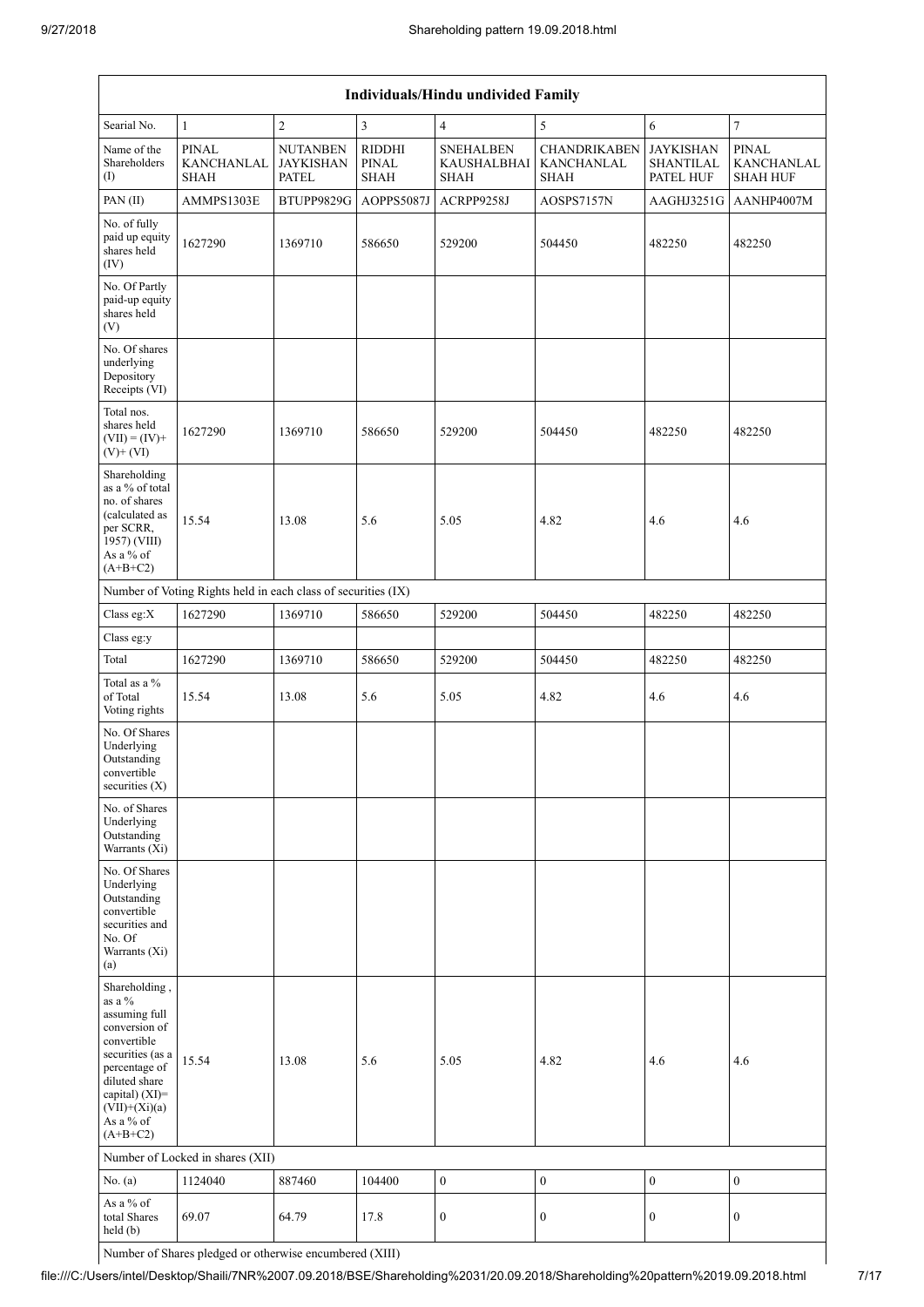| No. $(a)$                                                             |                              |         |        |        |        |        |        |
|-----------------------------------------------------------------------|------------------------------|---------|--------|--------|--------|--------|--------|
| As a % of<br>total Shares<br>held(b)                                  |                              |         |        |        |        |        |        |
| Number of<br>equity shares<br>held in<br>dematerialized<br>form (XIV) | 1627290                      | 1369710 | 586650 | 529200 | 504450 | 482250 | 482250 |
|                                                                       | Reason for not providing PAN |         |        |        |        |        |        |
| Reason for not<br>providing<br>PAN                                    |                              |         |        |        |        |        |        |
| Shareholder<br>type                                                   |                              |         |        |        |        |        |        |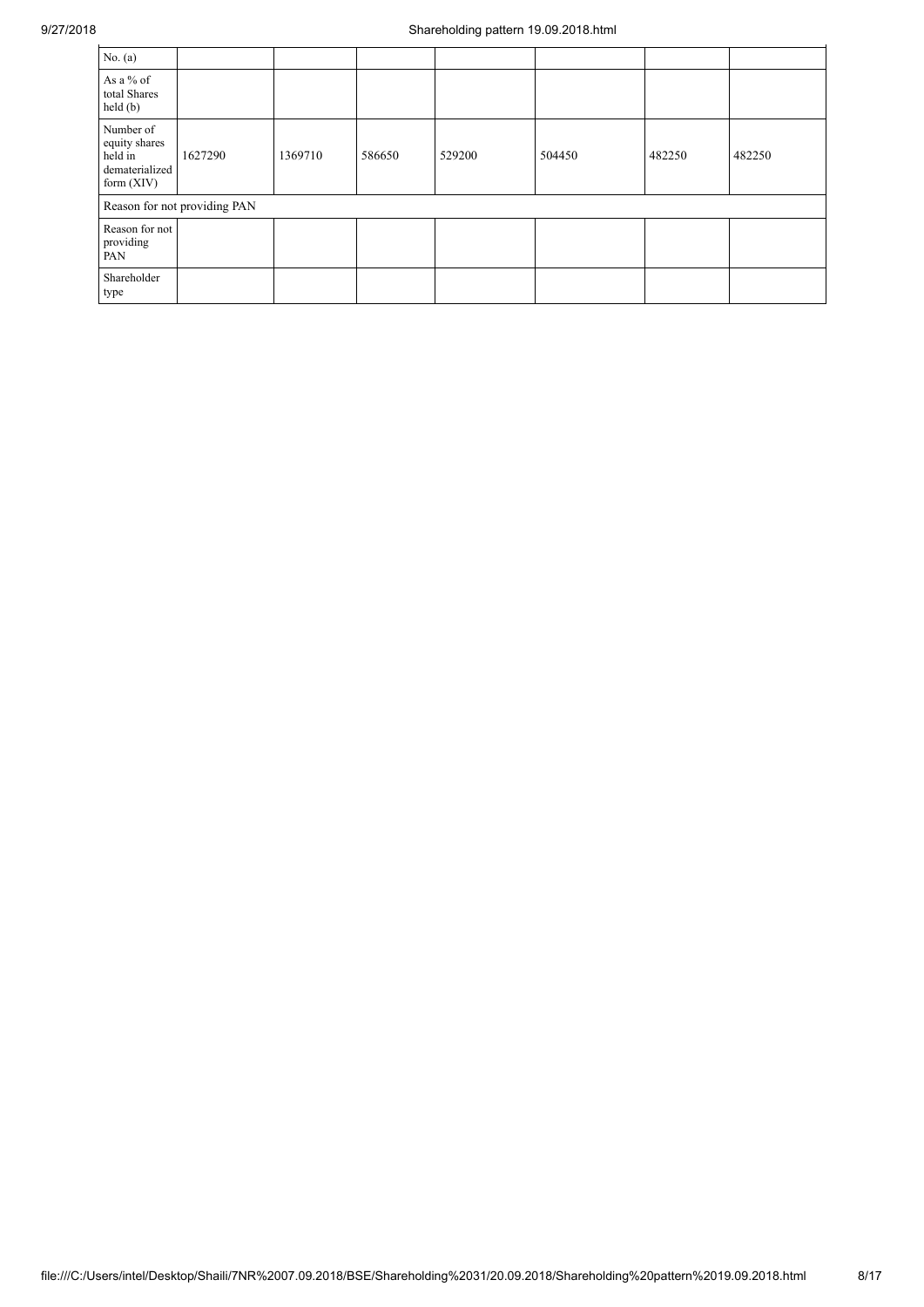|                                                                                                                                                                                          | Individuals/Hindu undivided Family                            |                       |  |  |  |  |  |  |  |  |  |
|------------------------------------------------------------------------------------------------------------------------------------------------------------------------------------------|---------------------------------------------------------------|-----------------------|--|--|--|--|--|--|--|--|--|
| Searial No.                                                                                                                                                                              | $\,8\,$                                                       |                       |  |  |  |  |  |  |  |  |  |
| Name of the<br>Shareholders (I)                                                                                                                                                          | JAYKISHAN SHANTILAL PATEL                                     | Click here to go back |  |  |  |  |  |  |  |  |  |
| PAN (II)                                                                                                                                                                                 | BXJPP7661K                                                    | Total                 |  |  |  |  |  |  |  |  |  |
| No. of fully paid<br>up equity shares<br>held (IV)                                                                                                                                       | 482250                                                        | 6064050               |  |  |  |  |  |  |  |  |  |
| No. Of Partly paid-<br>up equity shares<br>held (V)                                                                                                                                      |                                                               |                       |  |  |  |  |  |  |  |  |  |
| No. Of shares<br>underlying<br>Depository<br>Receipts (VI)                                                                                                                               |                                                               |                       |  |  |  |  |  |  |  |  |  |
| Total nos. shares<br>held $(VII) = (IV) +$<br>$(V)$ + $(VI)$                                                                                                                             | 482250                                                        | 6064050               |  |  |  |  |  |  |  |  |  |
| Shareholding as a<br>% of total no. of<br>shares (calculated<br>as per SCRR,<br>1957) (VIII) As a<br>% of $(A+B+C2)$                                                                     | 4.6                                                           | 57.89                 |  |  |  |  |  |  |  |  |  |
|                                                                                                                                                                                          | Number of Voting Rights held in each class of securities (IX) |                       |  |  |  |  |  |  |  |  |  |
| Class eg:X                                                                                                                                                                               | 482250                                                        | 6064050               |  |  |  |  |  |  |  |  |  |
| Class eg:y                                                                                                                                                                               |                                                               |                       |  |  |  |  |  |  |  |  |  |
| Total                                                                                                                                                                                    | 482250                                                        | 6064050               |  |  |  |  |  |  |  |  |  |
| Total as a % of<br><b>Total Voting rights</b>                                                                                                                                            | 4.6                                                           | 57.89                 |  |  |  |  |  |  |  |  |  |
| No. Of Shares<br>Underlying<br>Outstanding<br>convertible<br>securities $(X)$                                                                                                            |                                                               |                       |  |  |  |  |  |  |  |  |  |
| No. of Shares<br>Underlying<br>Outstanding<br>Warrants (Xi)                                                                                                                              |                                                               |                       |  |  |  |  |  |  |  |  |  |
| No. Of Shares<br>Underlying<br>Outstanding<br>convertible<br>securities and No.<br>Of Warrants (Xi)<br>(a)                                                                               |                                                               |                       |  |  |  |  |  |  |  |  |  |
| Shareholding, as a<br>% assuming full<br>conversion of<br>convertible<br>securities (as a<br>percentage of<br>diluted share<br>capital) (XI)=<br>$(VII)+(Xi)(a)$ As a<br>% of $(A+B+C2)$ | 4.6                                                           | 57.89                 |  |  |  |  |  |  |  |  |  |
| Number of Locked in shares (XII)                                                                                                                                                         |                                                               |                       |  |  |  |  |  |  |  |  |  |
| No. (a)                                                                                                                                                                                  | $\boldsymbol{0}$                                              | 2115900               |  |  |  |  |  |  |  |  |  |
| As a % of total<br>Shares held (b)                                                                                                                                                       | $\boldsymbol{0}$                                              | 34.89                 |  |  |  |  |  |  |  |  |  |
|                                                                                                                                                                                          | Number of Shares pledged or otherwise encumbered (XIII)       |                       |  |  |  |  |  |  |  |  |  |
| No. (a)                                                                                                                                                                                  |                                                               |                       |  |  |  |  |  |  |  |  |  |
| As a % of total<br>Shares held (b)                                                                                                                                                       |                                                               |                       |  |  |  |  |  |  |  |  |  |
| Number of equity<br>shares held in<br>dematerialized<br>form (XIV)                                                                                                                       | 482250                                                        | 6064050               |  |  |  |  |  |  |  |  |  |
| Reason for not providing PAN                                                                                                                                                             |                                                               |                       |  |  |  |  |  |  |  |  |  |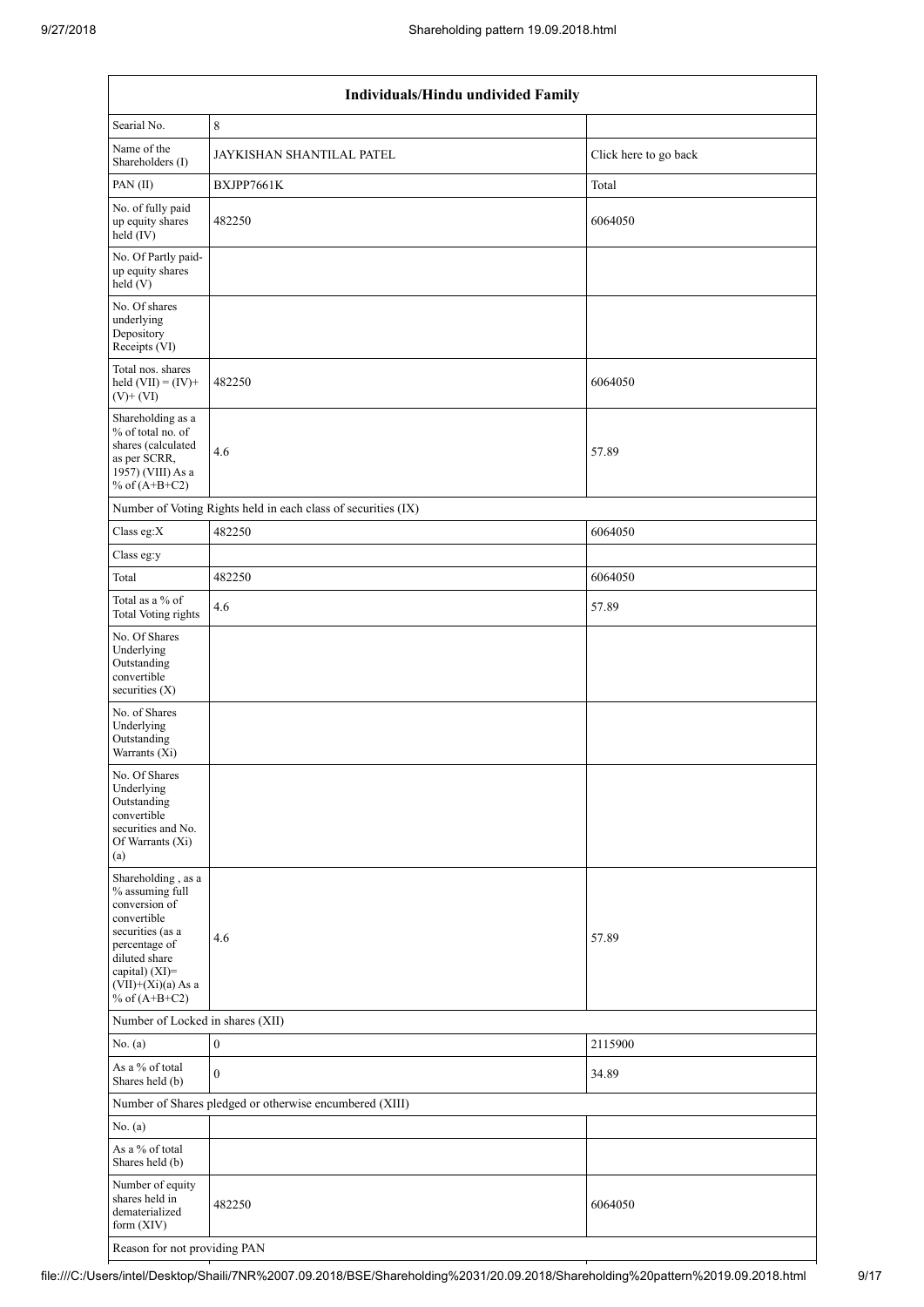| Reason for not<br>providing PAN |  |
|---------------------------------|--|
| Shareholder type                |  |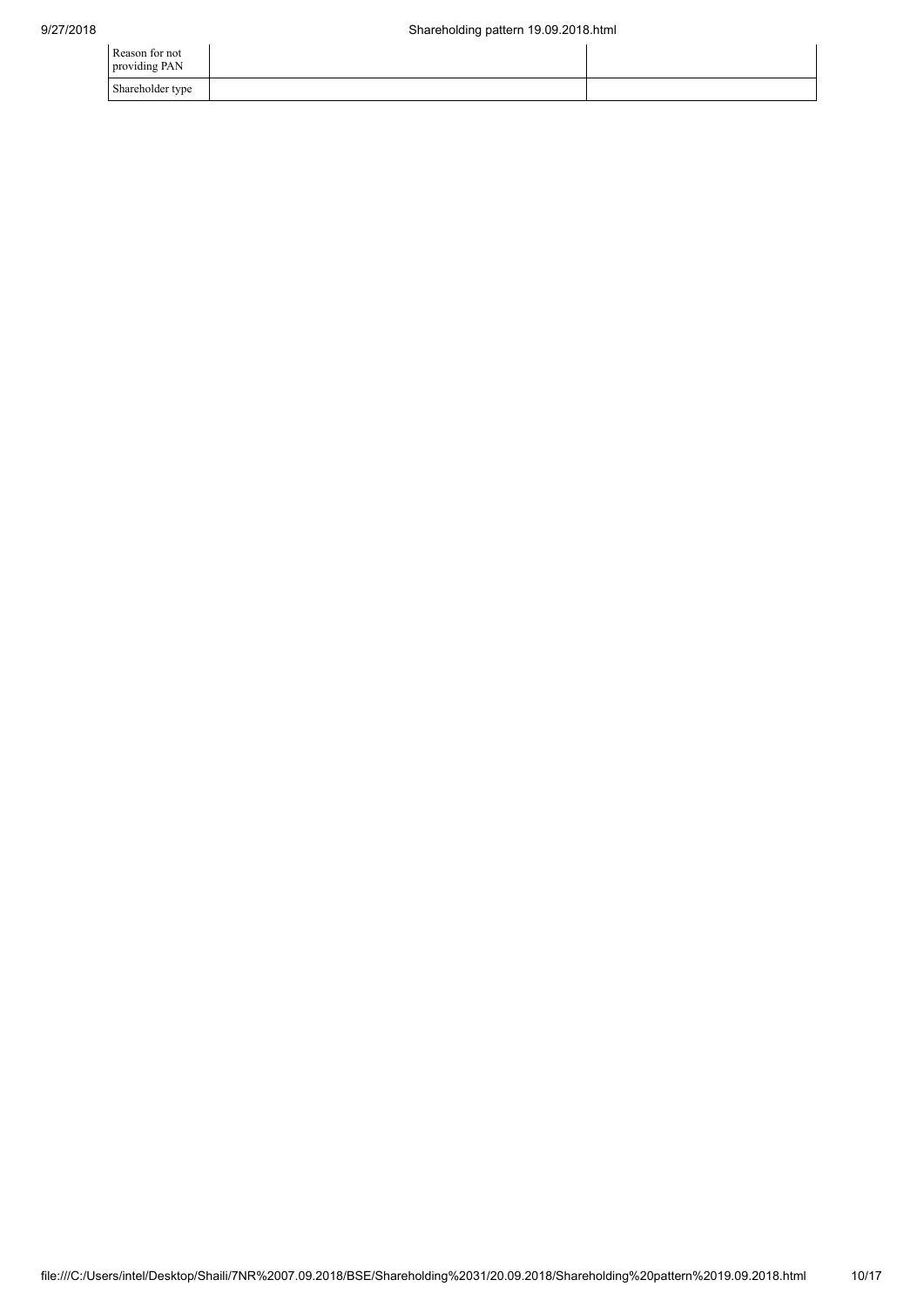|                                                                                                                                                                                                 | Individuals - ii. Individual shareholders holding nominal share capital in excess of Rs. 2 lakhs. |                                                               |                                              |                            |                                 |                                |                                             |  |  |  |  |
|-------------------------------------------------------------------------------------------------------------------------------------------------------------------------------------------------|---------------------------------------------------------------------------------------------------|---------------------------------------------------------------|----------------------------------------------|----------------------------|---------------------------------|--------------------------------|---------------------------------------------|--|--|--|--|
| Searial No.                                                                                                                                                                                     | $\mathbf{1}$                                                                                      | $\sqrt{2}$                                                    | $\overline{3}$                               | $\overline{4}$             | 5                               | 6                              | 7                                           |  |  |  |  |
| Name of the<br>Shareholders<br>(1)                                                                                                                                                              | <b>VIMLA</b><br><b>OSTWAL</b>                                                                     | <b>MANOJ</b><br>CHHAGANLAL<br><b>RATHOD</b>                   | <b>SHILA</b><br>CHANDRESHBHAI<br><b>SHAH</b> | JITENDRA H<br><b>GOHEL</b> | <b>SAYAR</b><br><b>BHANDARI</b> | <b>MAHESHBHAI</b><br>N PURABIA | NIMIT<br><b>MANOJKUMAR</b><br><b>RATHOD</b> |  |  |  |  |
| PAN (II)                                                                                                                                                                                        | AAIPV1564A                                                                                        | AAWPR9068F                                                    | ACAPS7012E                                   | AJMPG6403E                 | AKLPB9574B                      | APJPP8572N                     | AXAPR7904B                                  |  |  |  |  |
| No. of fully<br>paid up equity<br>shares held<br>(IV)                                                                                                                                           | 420000                                                                                            | 126000                                                        | 138000                                       | 198000                     | 384000                          | 180000                         | 138000                                      |  |  |  |  |
| No. Of Partly<br>paid-up equity<br>shares held<br>(V)                                                                                                                                           |                                                                                                   |                                                               |                                              |                            |                                 |                                |                                             |  |  |  |  |
| No. Of shares<br>underlying<br>Depository<br>Receipts (VI)                                                                                                                                      |                                                                                                   |                                                               |                                              |                            |                                 |                                |                                             |  |  |  |  |
| Total nos.<br>shares held<br>$(VII) = (IV) +$<br>$(V)+(VI)$                                                                                                                                     | 420000                                                                                            | 126000                                                        | 138000                                       | 198000                     | 384000                          | 180000                         | 138000                                      |  |  |  |  |
| Shareholding<br>as a % of total<br>no. of shares<br>(calculated as<br>per SCRR,<br>1957) (VIII)<br>As a % of<br>$(A+B+C2)$                                                                      | 4.01                                                                                              | 1.2                                                           | 1.32                                         | 1.89                       | 3.67                            | 1.72                           | 1.32                                        |  |  |  |  |
|                                                                                                                                                                                                 |                                                                                                   | Number of Voting Rights held in each class of securities (IX) |                                              |                            |                                 |                                |                                             |  |  |  |  |
| Class eg: X                                                                                                                                                                                     | 420000                                                                                            | 126000                                                        | 138000                                       | 198000                     | 384000                          | 180000                         | 138000                                      |  |  |  |  |
| Class eg:y                                                                                                                                                                                      |                                                                                                   |                                                               |                                              |                            |                                 |                                |                                             |  |  |  |  |
| Total                                                                                                                                                                                           | 420000                                                                                            | 126000                                                        | 138000                                       | 198000                     | 384000                          | 180000                         | 138000                                      |  |  |  |  |
| Total as a %<br>of Total<br>Voting rights                                                                                                                                                       | 4.01                                                                                              | 1.2                                                           | 1.32                                         | 1.89                       | 3.67                            | 1.72                           | 1.32                                        |  |  |  |  |
| No. Of Shares<br>Underlying<br>Outstanding<br>convertible<br>securities $(X)$                                                                                                                   |                                                                                                   |                                                               |                                              |                            |                                 |                                |                                             |  |  |  |  |
| No. of Shares<br>Underlying<br>Outstanding<br>Warrants (Xi)                                                                                                                                     |                                                                                                   |                                                               |                                              |                            |                                 |                                |                                             |  |  |  |  |
| No. Of Shares<br>Underlying<br>Outstanding<br>convertible<br>securities and<br>No. Of<br>Warrants (Xi)<br>(a)                                                                                   |                                                                                                   |                                                               |                                              |                            |                                 |                                |                                             |  |  |  |  |
| Shareholding,<br>as a $\%$<br>assuming full<br>conversion of<br>convertible<br>securities (as a<br>percentage of<br>diluted share<br>capital) $(XI)$ =<br>$(VII)+(X)$ As<br>a% of<br>$(A+B+C2)$ | 4.01                                                                                              | 1.2                                                           | 1.32                                         | 1.89                       | 3.67                            | 1.72                           | 1.32                                        |  |  |  |  |
|                                                                                                                                                                                                 | Number of Locked in shares (XII)                                                                  |                                                               |                                              |                            |                                 |                                |                                             |  |  |  |  |
| No. $(a)$                                                                                                                                                                                       |                                                                                                   |                                                               |                                              |                            |                                 |                                |                                             |  |  |  |  |
| As a % of<br>total Shares<br>held(b)                                                                                                                                                            |                                                                                                   |                                                               |                                              |                            |                                 |                                |                                             |  |  |  |  |
| Number of                                                                                                                                                                                       | 420000                                                                                            | 126000                                                        | 138000                                       | 198000                     | 384000                          | 180000                         | 138000                                      |  |  |  |  |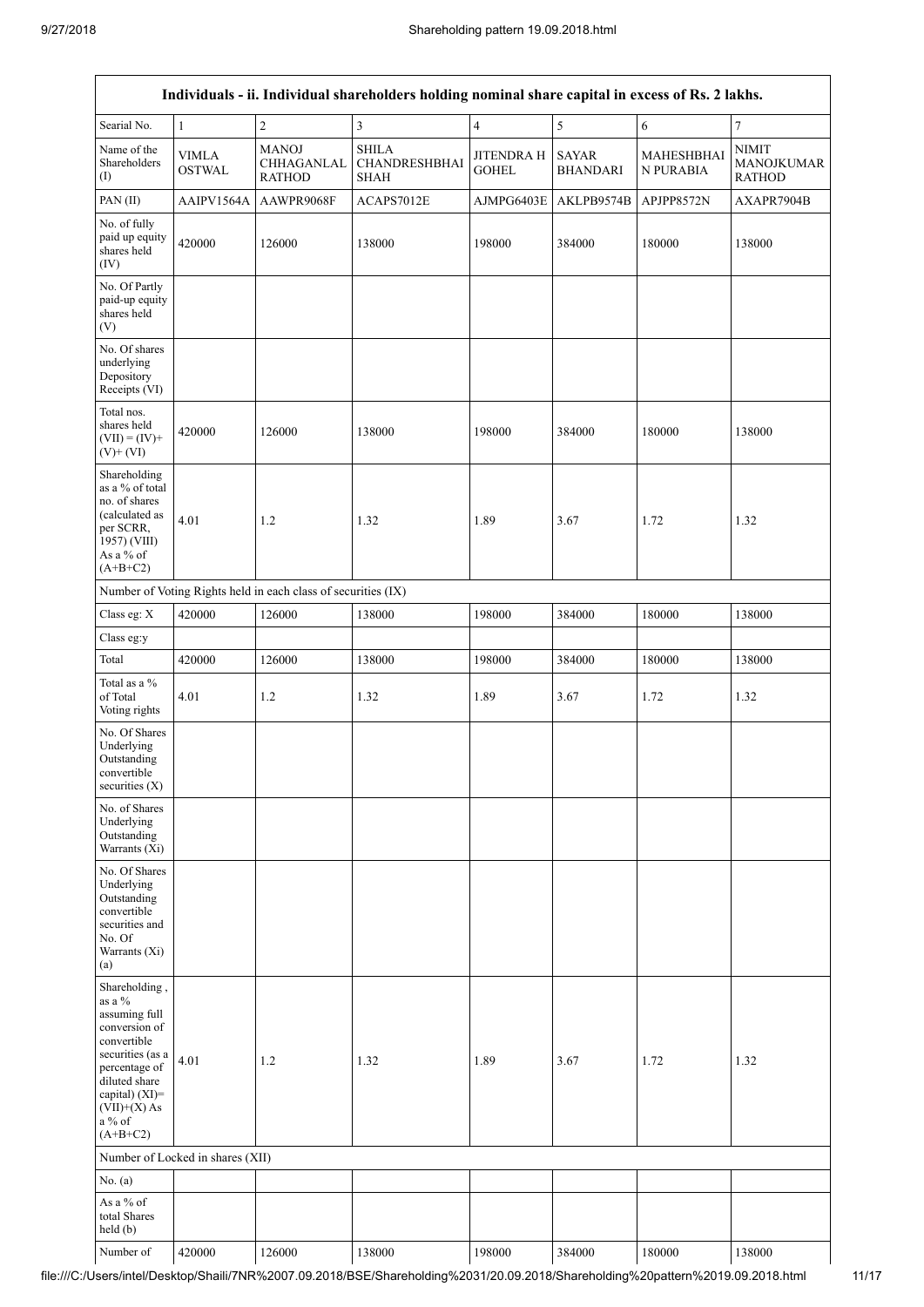## 9/27/2018 Shareholding pattern 19.09.2018.html

| equity shares<br>held in<br>dematerialized<br>form $(XIV)$ |  |  |  |  |  |  |  |  |  |
|------------------------------------------------------------|--|--|--|--|--|--|--|--|--|
| Reason for not providing PAN                               |  |  |  |  |  |  |  |  |  |
| Reason for not<br>providing<br>PAN                         |  |  |  |  |  |  |  |  |  |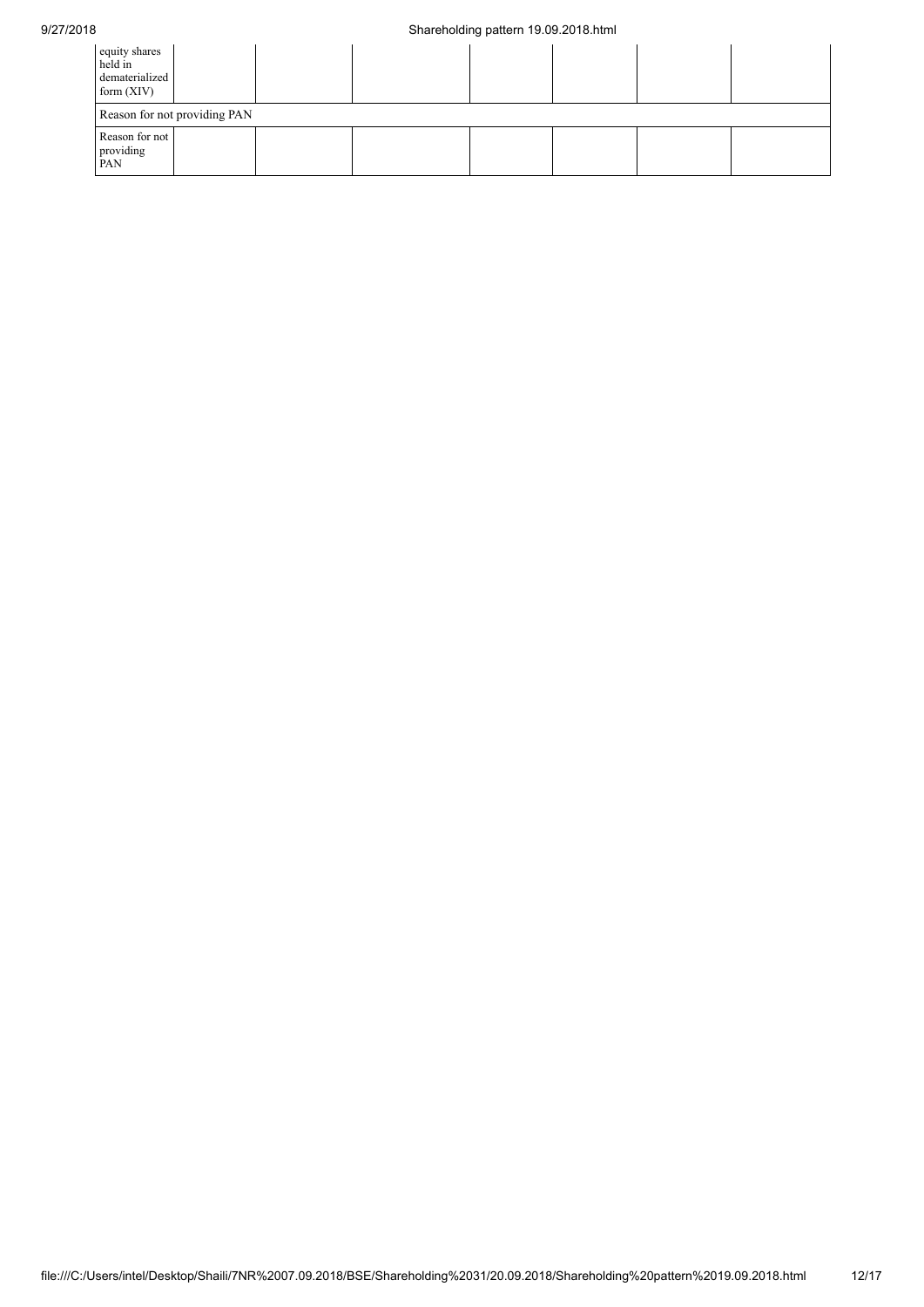$\overline{\mathbf{1}}$ 

| Individuals - ii. Individual shareholders holding nominal share capital in excess of Rs. 2 lakhs.                                                                                    |                                                    |                                                               |                                         |                                   |                                                   |                                                             |
|--------------------------------------------------------------------------------------------------------------------------------------------------------------------------------------|----------------------------------------------------|---------------------------------------------------------------|-----------------------------------------|-----------------------------------|---------------------------------------------------|-------------------------------------------------------------|
| Searial No.                                                                                                                                                                          | $\,8\,$                                            | $\mathfrak{g}$                                                | $10\,$                                  | 11                                | 12                                                | 13                                                          |
| Name of the<br>Shareholders (I)                                                                                                                                                      | <b>VIJAY</b><br><b>RAJESHBHAI</b><br><b>VASITA</b> | <b>MAHERIYA</b><br><b>NAGINBHAI</b><br><b>JESHINGBHAI</b>     | <b>KAMLESHKUMAR</b><br><b>G SOLANKI</b> | <b>NITESH P</b><br><b>PAVSKAR</b> | <b>NEETA</b><br><b>GANPATBHAI</b><br><b>DABHI</b> | <b>AKSHAY</b><br><b>JITENDRAKUMAR</b><br><b>BRAHAMBHATT</b> |
| PAN(II)                                                                                                                                                                              | AXQPV0383G                                         | AZRPM0004E                                                    | BFLPS7554C                              | BJQPP0910G                        | BTLPD3342P                                        | CDXPB7730C                                                  |
| No. of fully paid<br>up equity shares<br>held (IV)                                                                                                                                   | 225000                                             | 165000                                                        | 210000                                  | 294000                            | 180000                                            | 186000                                                      |
| No. Of Partly paid-<br>up equity shares<br>held (V)                                                                                                                                  |                                                    |                                                               |                                         |                                   |                                                   |                                                             |
| No. Of shares<br>underlying<br>Depository<br>Receipts (VI)                                                                                                                           |                                                    |                                                               |                                         |                                   |                                                   |                                                             |
| Total nos. shares<br>held $(VII) = (IV) +$<br>$(V)$ + $(VI)$                                                                                                                         | 225000                                             | 165000                                                        | 210000                                  | 294000                            | 180000                                            | 186000                                                      |
| Shareholding as a<br>% of total no. of<br>shares (calculated<br>as per SCRR,<br>1957) (VIII) As a<br>% of $(A+B+C2)$                                                                 | 2.15                                               | 1.58                                                          | $\overline{c}$                          | 2.81                              | 1.72                                              | 1.78                                                        |
|                                                                                                                                                                                      |                                                    | Number of Voting Rights held in each class of securities (IX) |                                         |                                   |                                                   |                                                             |
| Class eg: X                                                                                                                                                                          | 225000                                             | 165000                                                        | 210000                                  | 294000                            | 180000                                            | 186000                                                      |
| Class eg:y                                                                                                                                                                           |                                                    |                                                               |                                         |                                   |                                                   |                                                             |
| Total                                                                                                                                                                                | 225000                                             | 165000                                                        | 210000                                  | 294000                            | 180000                                            | 186000                                                      |
| Total as a % of<br><b>Total Voting rights</b>                                                                                                                                        | 2.15                                               | 1.58                                                          | $\mathbf{2}$                            | 2.81                              | 1.72                                              | 1.78                                                        |
| No. Of Shares<br>Underlying<br>Outstanding<br>convertible<br>securities $(X)$                                                                                                        |                                                    |                                                               |                                         |                                   |                                                   |                                                             |
| No. of Shares<br>Underlying<br>Outstanding<br>Warrants (Xi)                                                                                                                          |                                                    |                                                               |                                         |                                   |                                                   |                                                             |
| No. Of Shares<br>Underlying<br>Outstanding<br>convertible<br>securities and No.<br>Of Warrants (Xi)<br>(a)                                                                           |                                                    |                                                               |                                         |                                   |                                                   |                                                             |
| Shareholding, as a<br>% assuming full<br>conversion of<br>convertible<br>securities (as a<br>percentage of<br>diluted share<br>capital) (XI)=<br>$(VII)+(X)$ As a %<br>of $(A+B+C2)$ | 2.15                                               | 1.58                                                          | $\overline{c}$                          | 2.81                              | 1.72                                              | 1.78                                                        |
| Number of Locked in shares (XII)                                                                                                                                                     |                                                    |                                                               |                                         |                                   |                                                   |                                                             |
| No. (a)                                                                                                                                                                              |                                                    |                                                               |                                         |                                   |                                                   |                                                             |
| As a % of total<br>Shares held (b)                                                                                                                                                   |                                                    |                                                               |                                         |                                   |                                                   |                                                             |
| Number of equity<br>shares held in<br>dematerialized<br>form (XIV)                                                                                                                   | 225000                                             | 165000                                                        | 210000                                  | 294000                            | 180000                                            | 186000                                                      |
| Reason for not providing PAN                                                                                                                                                         |                                                    |                                                               |                                         |                                   |                                                   |                                                             |
| Reason for not<br>providing PAN                                                                                                                                                      |                                                    |                                                               |                                         |                                   |                                                   |                                                             |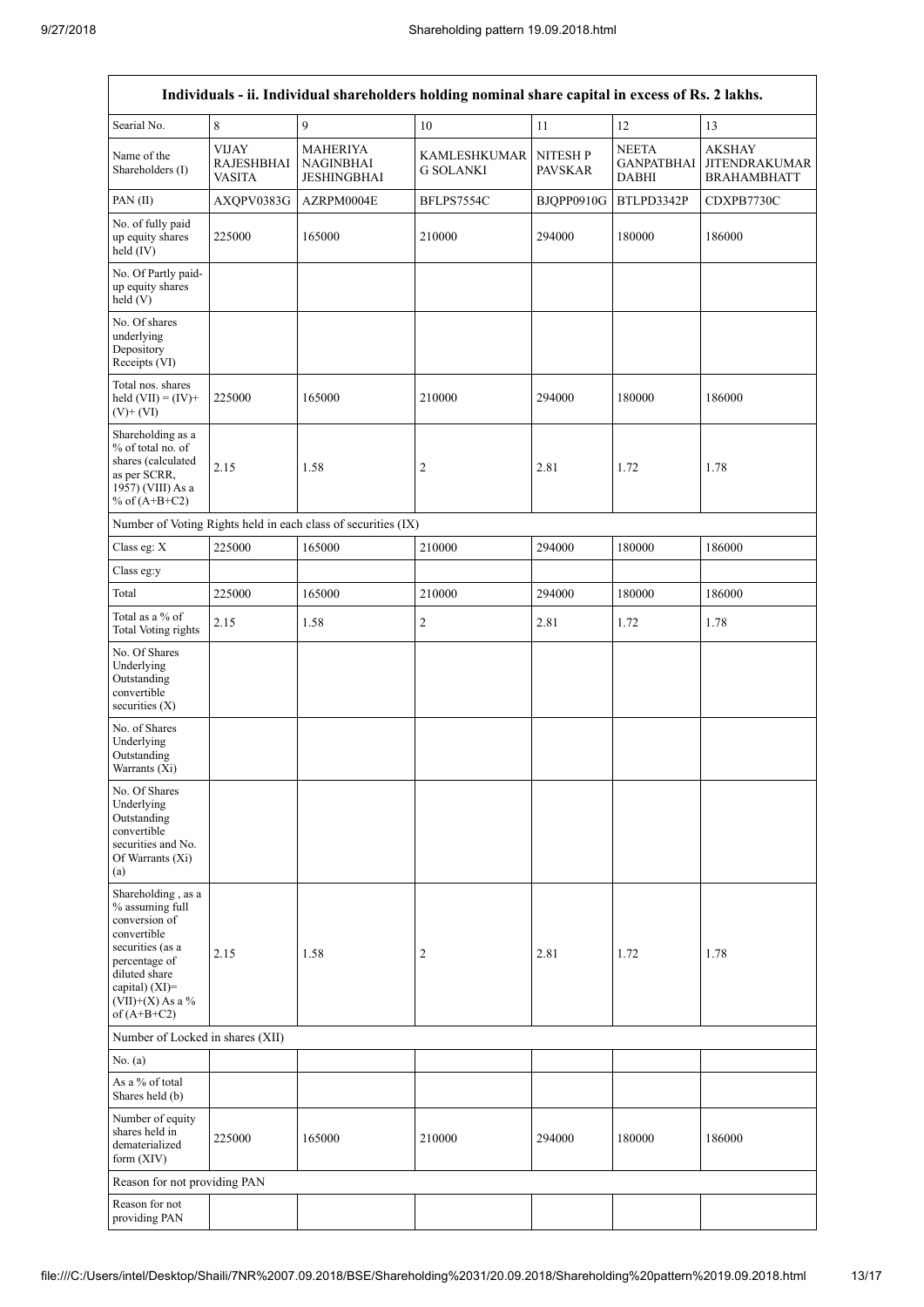| Individuals - ii. Individual shareholders holding nominal share capital in excess of Rs. 2 lakhs.                                                                                    |                                                               |  |  |  |
|--------------------------------------------------------------------------------------------------------------------------------------------------------------------------------------|---------------------------------------------------------------|--|--|--|
| Searial No.                                                                                                                                                                          |                                                               |  |  |  |
| Name of the<br>Shareholders (I)                                                                                                                                                      | Click here to go back                                         |  |  |  |
| PAN(II)                                                                                                                                                                              | Total                                                         |  |  |  |
| No. of fully paid<br>up equity shares<br>held (IV)                                                                                                                                   | 2844000                                                       |  |  |  |
| No. Of Partly paid-<br>up equity shares<br>held (V)                                                                                                                                  |                                                               |  |  |  |
| No. Of shares<br>underlying<br>Depository<br>Receipts (VI)                                                                                                                           |                                                               |  |  |  |
| Total nos. shares<br>held $(VII) = (IV) +$<br>$(V) + (VI)$                                                                                                                           | 2844000                                                       |  |  |  |
| Shareholding as a<br>% of total no. of<br>shares (calculated<br>as per SCRR,<br>1957) (VIII) As a<br>% of $(A+B+C2)$                                                                 | 27.15                                                         |  |  |  |
|                                                                                                                                                                                      | Number of Voting Rights held in each class of securities (IX) |  |  |  |
| Class eg: X                                                                                                                                                                          | 2844000                                                       |  |  |  |
| Class eg:y                                                                                                                                                                           |                                                               |  |  |  |
| Total                                                                                                                                                                                | 2844000                                                       |  |  |  |
| Total as a % of<br>Total Voting rights                                                                                                                                               | 27.15                                                         |  |  |  |
| No. Of Shares<br>Underlying<br>Outstanding<br>convertible<br>securities $(X)$                                                                                                        |                                                               |  |  |  |
| No. of Shares<br>Underlying<br>Outstanding<br>Warrants (Xi)                                                                                                                          |                                                               |  |  |  |
| No. Of Shares<br>Underlying<br>Outstanding<br>convertible<br>securities and No.<br>Of Warrants (Xi)<br>(a)                                                                           |                                                               |  |  |  |
| Shareholding, as a<br>% assuming full<br>conversion of<br>convertible<br>securities (as a<br>percentage of<br>diluted share<br>capital) (XI)=<br>$(VII)+(X)$ As a %<br>of $(A+B+C2)$ | 27.15                                                         |  |  |  |
| Number of Locked in shares (XII)                                                                                                                                                     |                                                               |  |  |  |
| No. (a)                                                                                                                                                                              |                                                               |  |  |  |
| As a % of total<br>Shares held (b)                                                                                                                                                   |                                                               |  |  |  |
| Number of equity<br>shares held in<br>dematerialized<br>form $(XIV)$                                                                                                                 | 2844000                                                       |  |  |  |
| Reason for not providing PAN                                                                                                                                                         |                                                               |  |  |  |
| Reason for not<br>providing PAN                                                                                                                                                      |                                                               |  |  |  |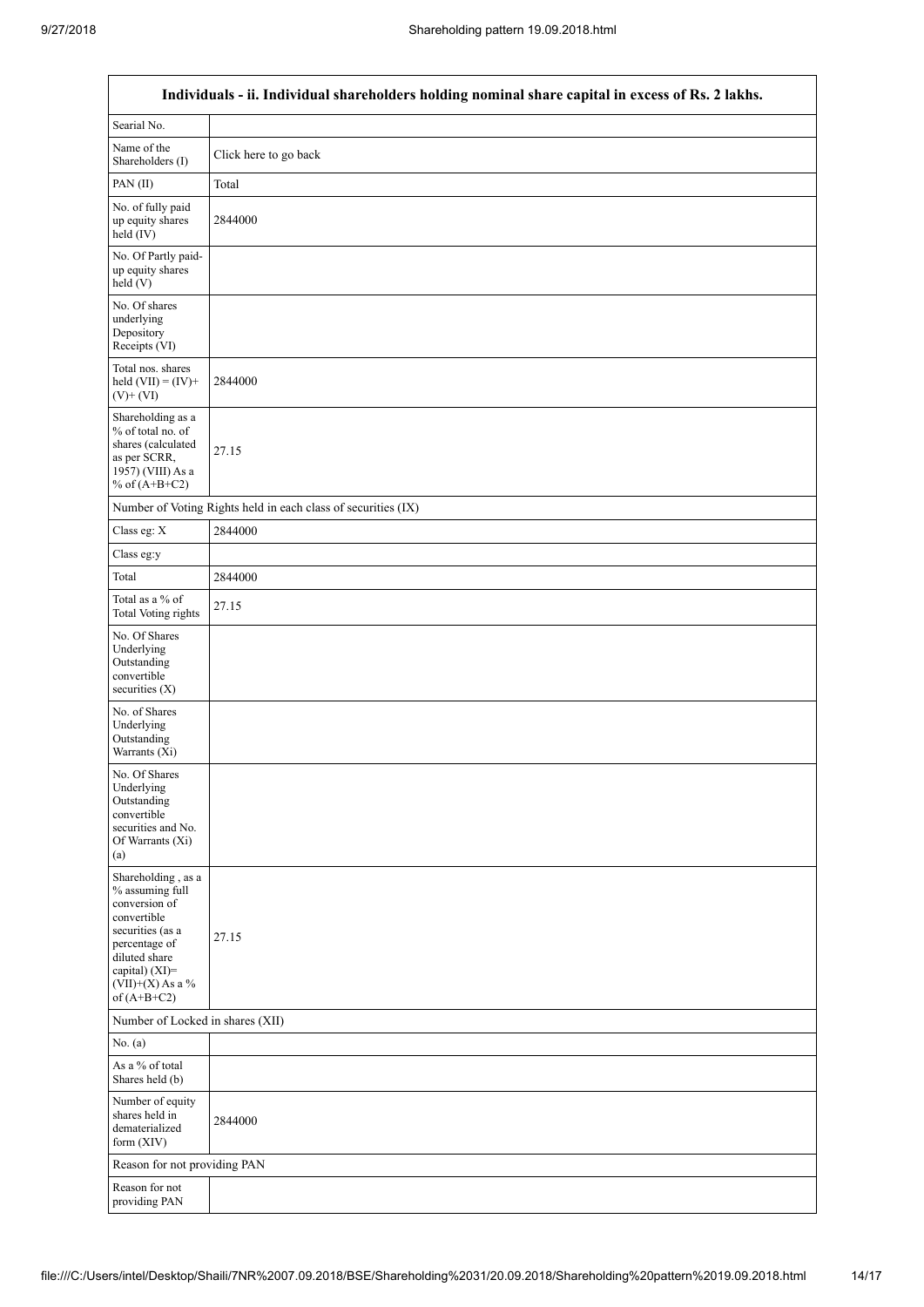| Any Other (specify)                                                                                                                                                                   |              |                                                               |                         |                       |  |
|---------------------------------------------------------------------------------------------------------------------------------------------------------------------------------------|--------------|---------------------------------------------------------------|-------------------------|-----------------------|--|
| Searial No.                                                                                                                                                                           | $\mathbf{1}$ | $\sqrt{2}$                                                    | $\mathfrak{Z}$          |                       |  |
| Category                                                                                                                                                                              | <b>HUF</b>   | <b>HUF</b>                                                    | <b>Bodies Corporate</b> |                       |  |
| Category / More<br>than 1 percentage                                                                                                                                                  | Category     | More than 1 percentage of shareholding<br>Category            |                         |                       |  |
| Name of the<br>Shareholders (I)                                                                                                                                                       |              | MANOJ CHHAGANLAL RATHOD - HUF                                 |                         | Click here to go back |  |
| PAN (II)                                                                                                                                                                              |              | AADHR4993Q                                                    |                         | Total                 |  |
| No. of the<br>Shareholders (I)                                                                                                                                                        | 11           | 1                                                             | 4                       | 15                    |  |
| No. of fully paid<br>up equity shares<br>held (IV)                                                                                                                                    | 384000       | 246000                                                        | 186000                  | 570000                |  |
| No. Of Partly paid-<br>up equity shares<br>held(V)                                                                                                                                    |              |                                                               |                         |                       |  |
| No. Of shares<br>underlying<br>Depository<br>Receipts (VI)                                                                                                                            |              |                                                               |                         |                       |  |
| Total nos. shares<br>held $(VII) = (IV) +$<br>$(V)$ + $(VI)$                                                                                                                          | 384000       | 246000                                                        | 186000                  | 570000                |  |
| Shareholding as a<br>% of total no. of<br>shares (calculated<br>as per SCRR,<br>1957) (VIII) As a<br>% of $(A+B+C2)$                                                                  | 3.67         | 2.35                                                          | 1.78                    | 5.45                  |  |
|                                                                                                                                                                                       |              | Number of Voting Rights held in each class of securities (IX) |                         |                       |  |
| Class eg: X                                                                                                                                                                           | 384000       | 246000                                                        | 186000                  | 570000                |  |
| Class eg:y                                                                                                                                                                            |              |                                                               |                         |                       |  |
| Total                                                                                                                                                                                 | 384000       | 246000                                                        | 186000                  | 570000                |  |
| Total as a % of<br><b>Total Voting rights</b>                                                                                                                                         | 3.67         | 2.35                                                          | 1.78                    | 5.45                  |  |
| No. Of Shares<br>Underlying<br>Outstanding<br>convertible<br>securities (X)                                                                                                           |              |                                                               |                         |                       |  |
| No. of Shares<br>Underlying<br>Outstanding<br>Warrants (Xi)                                                                                                                           |              |                                                               |                         |                       |  |
| No. Of Shares<br>Underlying<br>Outstanding<br>convertible<br>securities and No.<br>Of Warrants (Xi)<br>(a)                                                                            |              |                                                               |                         |                       |  |
| Shareholding, as a<br>% assuming full<br>conversion of<br>convertible<br>securities (as a<br>percentage of<br>diluted share<br>capital) (XI)=<br>(VII)+(X) As a $\%$<br>of $(A+B+C2)$ | 3.67         | 2.35                                                          | 1.78                    | 5.45                  |  |
| Number of Locked in shares (XII)                                                                                                                                                      |              |                                                               |                         |                       |  |
| No. (a)                                                                                                                                                                               |              |                                                               |                         |                       |  |
| As a % of total<br>Shares held (b)                                                                                                                                                    |              |                                                               |                         |                       |  |
| Number of equity<br>shares held in<br>dematerialized<br>form (XIV)                                                                                                                    | 384000       | 246000                                                        | 186000                  | 570000                |  |